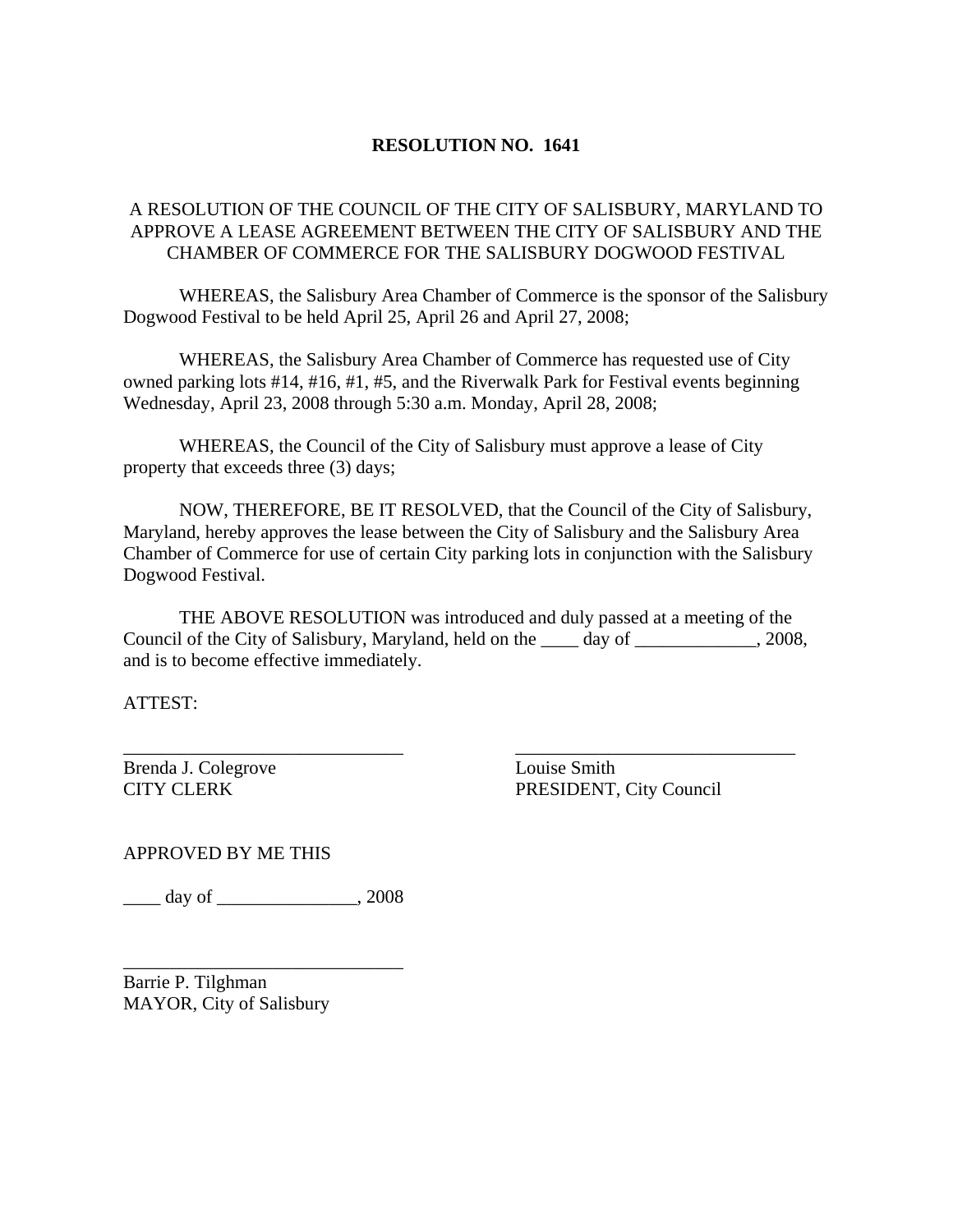## **LEASE**

THIS AGREEMENT, made this \_\_\_\_\_ day of \_\_\_\_\_\_\_\_\_\_\_\_\_\_, 2008, between the CITY OF SALISBURY, Landlord, and Salisbury Area Chamber of Commerce, Tenant.

1. WITNESSETH, that the said Landlord hereby rents to the said Tenant, Salisbury Area Chamber of Commerce, a parcel adjacent to the Ramada Inn, the fenced area as determined by the Tenant located on Parking Lot #14 and the City property adjacent to Lot #14 and the Ramada Inn, called the South Side Riverwalk Park, and the area North of the Wicomico River, being Parking Lot #16, Parking Lot #1 (east half of lot), and Parking Lot #5, for the sum of One Dollar (\$1.00) per day payable in advance. Parking Lot #14 and the City property adjacent to Lot #14 and the Ramada Inn shall be from 5:00 p.m., Wednesday, April 23 through 6:00 p.m., Sunday, April 27, 2008. Parking Lot #16 shall be from 6:00 p.m., Thursday, April 24 through 8:00 p.m., Sunday, April 27, 2008. Parking Lot #1 (east half of lot) shall be from 5:00 p.m., Wednesday, April 23 through 5:30 a.m., Monday, April 28, 2008. All carnival equipment must be removed from Lot #1 before 5:30 a.m., Monday, April 28, 2008. Parking Lot #5 shall be from 6:00 a.m. to 6:00 p.m., Saturday, April 26, 2008. All of the above areas are to be used for the Salisbury Festival.

2. And the said Tenant hereby covenants with the said Landlord to pay the rent aforesaid, keep the premises in good order and to surrender the peaceful and quiet possession of the same at the end of the said term in as good condition as when received. Tenant will not do, suffer or permit anything to be done in or about the premises which will contravene any policy of insurance of the Landlord, nor use, nor permit their use for the purposes other than those of the Salisbury Area Chamber of Commerce. Tenant further covenants that it will not at any time assign this agreement, or sublet the property thus let, or any portion thereof, without the consent in writing of the said Landlord, or its representatives. Tenant further covenants that no alterations or repairs will be made to the leased premises without prior consent of the Landlord, and that whatever alterations or repairs the said Tenant shall be permitted to make shall be done at Tenant's own expense.

3. Tenant further covenants as follows:

 A. At least one-week prior to the event, provide to the City a Certificate of Insurance naming the City as an additional insured. Such certificate will evidence that the Tenant has insurance in the following amounts: General Commercial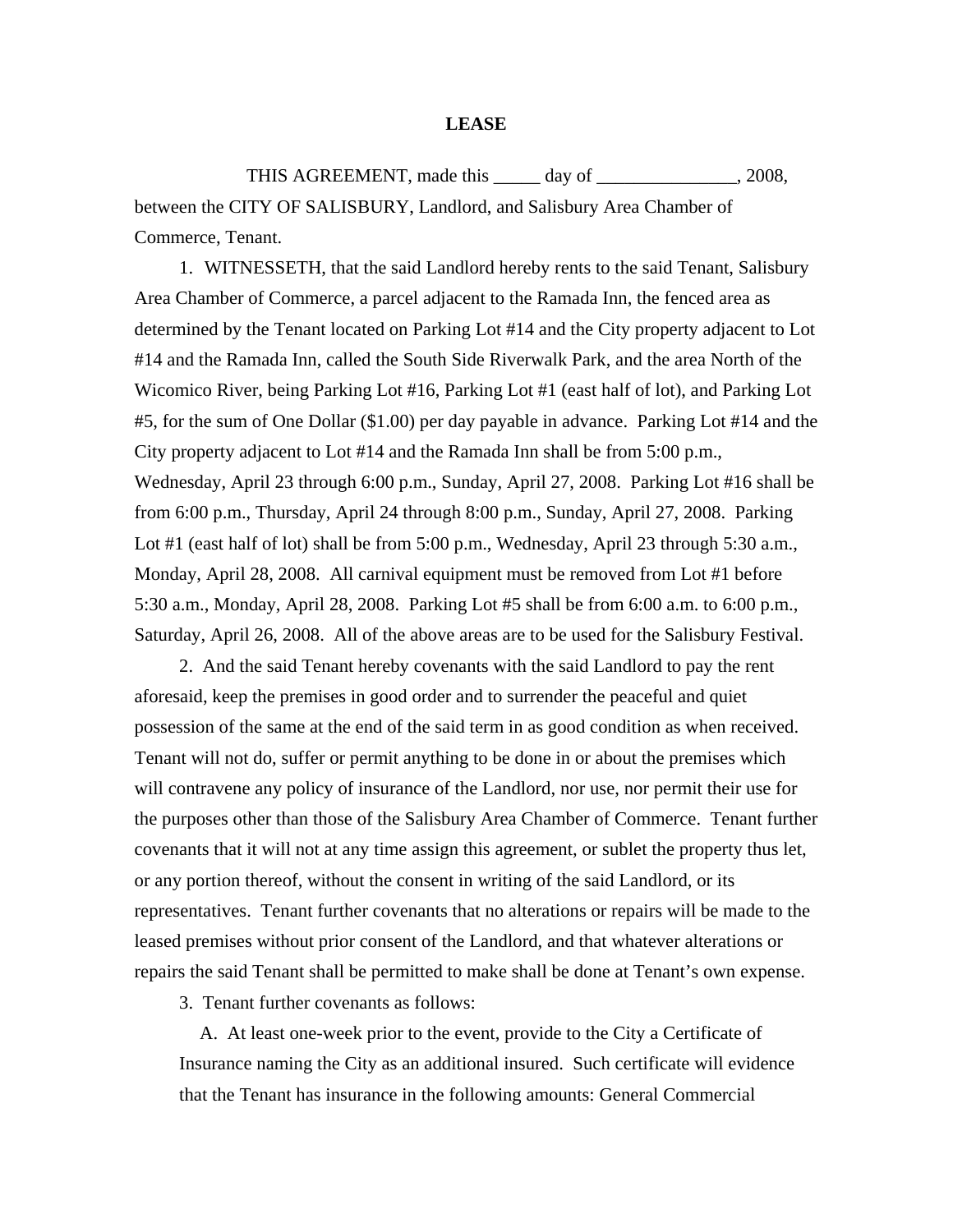Liability (General Aggregate \$2,000,000; Each Occurrence \$1,000,000; Fire Damage \$300,000; and Medical Expense \$10,000).

- B. To keep property clean and in good repair during term of lease.
- C. To permit access to property by authorized City employees.
- D. To remove all improvements, material and equipment and restore property to its original condition, except such as may have been removed by City forces, by midnight, Sunday, April 27, 2008, with the exception of two (2) flat bed trucks, three (3) water "buffaloes" and the "porta-potties," which shall be removed by midnight, Monday, April 28, 2008.
- E. To comply with all City ordinances.
- F. To cooperate fully with routine or emergency activities of City agencies.
- G. To allow no lewd or indecent actions, conduct, language, pictures or portrayals in the activities or events presented by Tenant on the Premises, and nothing is to be presented, used, sold or solicited that is against the law, or contrary to, or forbidden by, the ordinances of the City of Salisbury and the laws of the State of Maryland. Tenant agrees to abide by and to be bound by the decisions of Landlord should any questions of propriety arise under this paragraph.
- H. To have all facades, signs, etc., approved by the Department of Building, Permits & Inspections.

 4. Tenant knows, understands and acknowledges the risks and hazards associated with using the property and hereby assumes any and all risks and hazards associated therewith. Tenant hereby irrevocably waives any and all claims against the City or any of its officials, employees or agents for any bodily injury (including death), loss or property damage incurred by the Tenant as a result of using the property and hereby irrevocably releases and discharges the City and any of its officials, employees or agents from any and all claims of liability arising out of or associated with the use of the property.

 5. Tenant shall indemnify and hold harmless the City and its officials, employees and agents from and against any and all liabilities, judgements, settlements, losses, costs or charges (including attorneys' fees) incurred by the City and any of its officials, employees